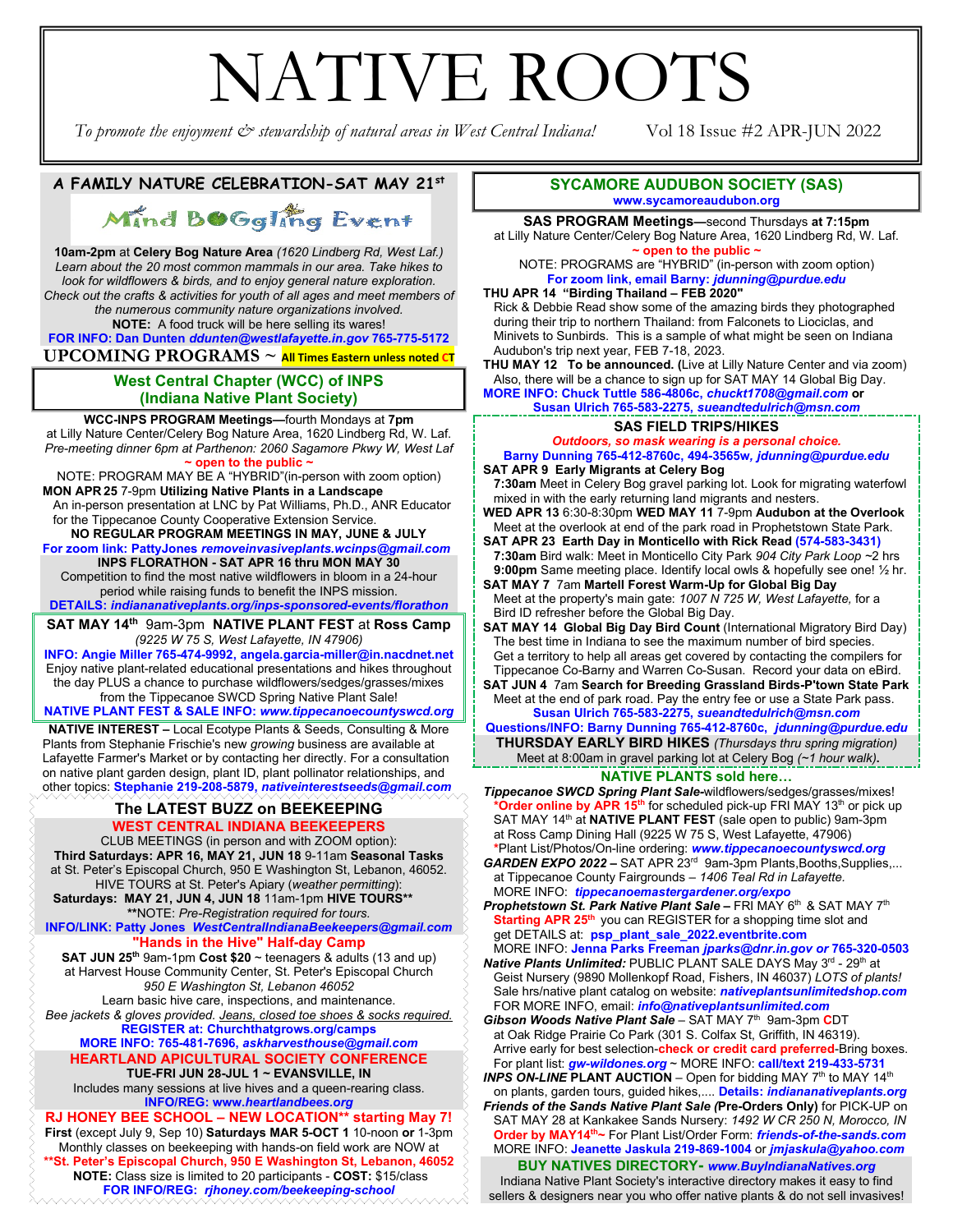#### **UPCOMING PROGRAMS All Times Eastern unless noted CT**

MAR-JUN WEDNESDAYS in the WILD programs in two separate flyers AND on p. 3 & 4 of electronic version of this issue of Native Roots

**FRIENDS OF THE SANDS/TNC/NCPB NATURE PROGRAMS**  *Children & families, and people of all ages and ability are welcome!* **Details: Jeanette Jaskula 219-869-1004** or *friends-of-the-sands.com*

- **SAT APR 9th** 1-3pm**C**T **Whatever Happened to the Prairie Chicken?** Meet at TNC office (*3294 N US 41 Morocco*) to carpool for a birding and interpretive hike with Joel Greenberg. **RSVP:** *jmjaskula@yahoo.com*
- **SAT APR 16th** 5:30-7pm**C**T **Conrad Station Savanna History Hike**/**1.6mi** Meet/Park at trailhead: *CR 725 N, half-mile east of US 41, Lake Village* Ever hike through a ghost town at night? If not, now's your chance! Join this hike led by local librarian Mary Kay Emmrich which is **followed by 7-9pmC**T **Woodcock Walk at this same location** ~ led by Gus Nyberg. Enjoy watching woodcock aerial courtship flights at sunset!

 **INFO/RSVP: Gus Nyberg** *nyberggus@gmail.com* or **765-427-4345 SAT MAY 7th** 8-9:30am**C**T **Birding Hike at Conrad Nature Preserve**

- Join Matt Beatty (Regional Ecologist, DNR) for a birding adventure. Meet/Park at trailhead: *CR 725 N, half-mile east of US 41, Lake Village* **INFO/RSVP: Gus Nyberg** *nyberggus@gmail.com* or **765-427-4345 SAT MAY 14th** 10am**C**T **Conrad History Hike** *friends-of-the-sands.com*
- **SUN MAY 15th** 9:30pm-12am**C**T **Total Lunar Eclipse Viewing on Prairie** *Meet at Bison Viewing area west of US 41.* Enjoy this astronomical event as well as look at the stars & plants and listen to the prairie night sounds.  *INFO/RSVP: Olivia.Schouten@tnc.org*
- **WED MAY 18th** 6-7:30pm**C**T **Spring Wildflower Walk Kankakee Sands** Join Stephanie Frischie (Newton County-raised naturalist) for a two-mile walk on the Grace Teninga Trail; learn about her work to recover violets! Other blooming spring wildflowers will be seen. Meet at trail parking lot:CR 600 N, half-mile east of its intersection with CR 200 W, Lake Village. **INFO/RSVP: Gus Nyberg** *nyberggus@gmail.com* or **765-427-4345**
- **FRI JUN 10th** 7:30-10:30am**C**T **Birding on the Prairie Kankakee Sands** Meet at The Nature Conservancy office: 3294 N US 41, Morocco, IN. Join Barb Lucas and Jeanette Jaskula in a search for the secretive grasshopper sparrow, the state-endangered Henslow's sparrow, & more!  **INFO/RSVP: Barb** *blucas1123@gmail.com* or *jmjaskula@yahoo.com*

**PROPHETSTOWN STATE PARK NATURE PROGRAMS** *Enter park via Swisher Rd (off N. 9th St, just south of Battle Ground)* **\*\*Programs are part of park admission fee unless noted otherwise.** 

**SAT JUN 25th (**Time TBD) **Pollinatorpalooza!** Learn about pollinators & their importance in the environment. Games, workshops, and sessions to attend for all ages. Details to come. **FOR INFO: Jenna Parks Freeman** *jparks@dnr.in.gov* or **765-320-0503 \*\*UP-TO-DATE Program INFO:** *www.facebook.com/ProphetstownSP*

#### **WABASH RIVER VOLUNTEER EVENTS**

**FRI APR 8th or SAT APR 9th** 9am-5pm **WABASH SAMPLING BLITZ** Sign up for day & time(morning or afternoon) and learn more at *wabashriver.net/wabash-sampling-blitz*

*Sponsored by Wabash River Enhancement Corporation (WREC)* **INFO: Call Amy at 765-807-1315,** *akrztonpresson@tippecanoe.in.gov* **SAT APR 23** 8am-noon **De-Trash the Wabash**

Keep our Mighty Wabash River healthy by volunteering to remove trash along nine miles of its banks between Davis Ferry Park & Fort Ouiatenon. **INFO/REG:** *www.tippecanoe.in.gov/1029/Wabash-River-Clean-Up*

#### **NEWS from NATURALIST MARY CUTLER**

**SAT APR 16 ~ Wah-ba-shik-a Nature Center (WNC) OPENS for 2022!** WNC will be open 7 days/week, 10am-5pm through mid-November at the Tippecanoe Battlefield in Battle Ground (off N. 9<sup>th</sup> St.) **SAT JUN 11** ~ **OUTDOOR EXPLORE!** returns after 2-year COVID pause! 10am-4pm at Tippecanoe Co. Amphitheater and Bicentennial Nature Area. *Free, all-ages community event featuring 30 different outdoor related activities to learn about and try out!*

**MORE INFO: Mary Cutler 765-567-2993, mcutler@tippecanoe.in.gov or check out the Outdoor Explore! Facebook page**

#### **INVASIVE PLANT REMOVAL WORKDAYS PROPHETSTOWN STATE PARK**

*Enter park via Swisher Rd (off N. 9th St, just south of Battle Ground)* **FRI APR 22** 1-3pm **Earth Day Volunteering** - **Garlic Mustard Pull** Meet at far east end parking lot near the Circle of Stones. **FOR DETAILS: Jenna Parks** *jparks@dnr.in.gov* or **765-320-0503**

**"TICT" Garlic Mustard Removal Workdays** *Meet at the Tippecanoe County Amphitheater* (4449 IN-43, West Laf.) **THU APR 21st & TUE APR 26th** 6:30-8pm **(Bring gloves.)** Celebrate Earth Day by removing invasive plants at a local park.

**MORE INFO: Mary Cutler 765-567-2993, mcutler@tippecanoe.in.gov**

#### **STEWARDSHIP OPPORTUNITIES**

#### **VOLUNTEER with RIP Squad**

**R**emove **I**nvasive **P**lants and HELP PROTECT OUR NATIVE PLANTS **APR 5th-JUN 9th 2022 WORKDAYS pulling GARLIC MUSTARD** *Weeding bags will be provided, but bring gloves & dress for poison ivy!*  **TUESDAYS 3-5pm THURSDAYS 3-5pm** 

- **West Lafayette Parks Tippecanoe County Parks**<br>**The Selvan Bog Nature Area Apr 7** Prophet's Rock Woods **Apr 5** Celery Bog Nature Area **Apr 7** Prophet's Rock **Apr 12** Cumberland Woods **Apr 14** Ross Hills Park **Apr 12 Cumberland Woods** .<br>**Apr 19 Happy Hollow Park Apr 26 Celery Bog Nature Area May 3 Cumberland Woods**
- Apr 21 Prophet's Rock Woods<br>Apr 28 Ross Hills Park **May 5** Prophet's Rock Woods **May 12** Ross Hills Park **May 10** Happy Hollow Park **May 12** Ross Hills Park **May 17 Celery Bog Nature Area May 19 Prophet's Rock May 24 Cumberland Woods. May 26 Ross Hills Park May 24** Cumberland Woods. **May 26** Ross Hills Park **May 31 Happy Hollow Park <b>Jun 2** Prophet's Rock<br> **Jun 7** Celery Bog Nature Area **Jun 9** Ross Hills Park
- **Jun 7** Celery Bog Nature Area

**For more info & exact meeting locations contact: Patty Jones** *removeinvasiveplants.wcinps@gmail.com* or *765-***463-3050**

Sponsored by the West Central Chapter of Indiana Native Plant Society in cooperation with WL, LAF, & TIPP CO Park Depts, SAS and TICT.

**NICHES Land Trust - Helping Ecosystems Survive! Executive Director Shannon Stanis:** *shannon@nicheslandtrust.org* **Office: Clegg Memorial Garden 1782 N 400 E, Lafayette 765-423-1605 MORE INFO/Events/Property directions at** *www.nicheslandtrust.org* 

**SAT APR 30th** 4-6pm **NICHES ANNUAL MEETING** *(in-person & zoom)* at Wright Center in Martell Forest (1007 N 725 W, West Lafayette, IN) **4-4:30pm:** socializing outside Center; **4:30-6pm:** indoor (& zoom) meeting *Learn about organizational updates & reflect on the past year's progress*. **Celebratory guided hikes throughout the day!** 

**12:30-1:30pm***Wildflower Hike at Moyer-Gould Woods* with author Dan Childs **2-3pm** *Black Rock Barrens Hike* with Stewardship Director Bob Easter **~6:30pm departure** (directly after meeting) for *Stewardship Progress Hike* at Beineke Memorial Forest with stewards Justin Harmeson and Zach Neff

**MORE INFO/ZOOM LINK :Sam Cody** *sam@nicheslandtrust.org*

#### **VOLUNTEERS NEEDED for NICHES WAR of the WEEDS!!! FRIs, SATs, and SUNs** 10am-1pm & 1-4pm **from APR 8th to MAY 22nd!**



**\*\*LIST of SHIFTs & SIGN UP at:** *nicheslandtrust.org/calendar* Fight garlic mustard's takeover of our forest's understory and keep this noxious weed from choking out the native spring ephemeral wildflowers by signing up for one of 33 garlic mustard pulling 3-hour shifts (limited to 20 volunteers/shift) at NICHES preserves. **FOR MORE INFO: Sam Cody** *sam@nicheslandtrust.org*

#### **JOIN CLEGG MEMORIAL GARDEN TRAIL CREW** and help us maintain our trails!

**TO JOIN/MORE INFO: email John Graveel** *jgraveel@purdue.edu* **SUMMER CAMP with NICHES ~ Ages 11-14**

*A week of exploring nature, paddling the Wildcat, hiking woodlands, & more!* **WEEK 1: JUN 13-17 ~ WEEK 2: JUN 20-24 ~ WEEK 3: JUN 27-JUL 1**

- **MORE INFO: Sam Cody** *sam@nicheslandtrust.org* **KANKAKEE SANDS & Newton County SWCD**
- **SAT APR 23** 1-3:30pm**C**T **and SAT MAY 7** 10am-1pm**C**T **Greenhouse Workday & Botany Hike**

 Meet at Kankakee Sands Nursery (1492 W CR 250 N, Morocco, IN) to transplant tender native plant seedlings into individual pots, and then take a one-hour botany stroll IDing plants by stems in APR/by flowers in MAY! **RSVP/MORE INFO: Alyssa Nyberg** *anyberg@tnc.org* or **219-866-1706**

**THU APR 28** 10am-2pm**C**T **Garlic Mustard Pulling Weed Wrangle RSVP/INFO: Jessica Gomez JessicaGomez***@tnc.org*

**THU MAY 5** 9am-3pm**C**T **Bird's Foot Trefoil Workday-Grace Teninga Trail** Meet at trail parking lot on CR 600 N, just ½ mile east of CR 200 E and help staff with herbicide treatments to remove this aggressive plant that's invading natural areas. **Restricted to folks 16years+** due to herbicide use. **RSVP/INFO: Jessica Gomez JessicaGomez***@tnc.org*

#### **PLANT & MUSHROOM ID HELP**

Want help identifying a wild plant or mushroom? Contact Nick/a photo would be helpful. **Nick Harby: 317-370-2895, nickharby@yahoo.com**

**Why this newsletter?**

If you're like me, you'd like to have all your nature news in one place—so you don't miss out on some interesting natural history programs or stewardship opportunities. That's my intent here.

*Submissions for JUL-AUG issue need to reach me by* **JUN 24th.** Please send your info to *mohrsamuels@comcast.net or call (765) 567-7023 or 532-3245 cell. Joan Mohr Samuels***, Editor**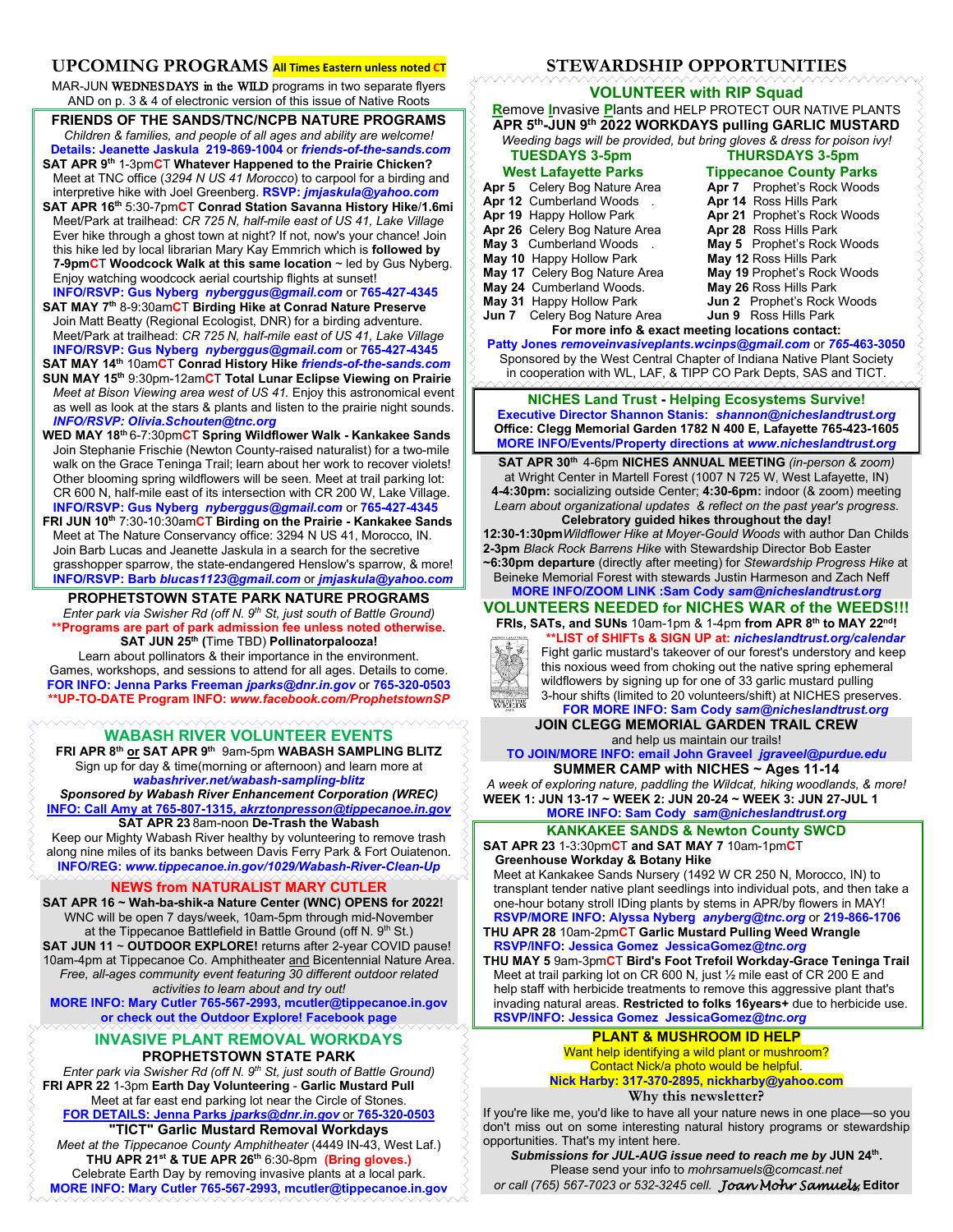| "WEDNESDAYS in the WILD" $\sim$ MARCH - APRIL 2022                                                                                                                                                                                                                                                                                                                                                                                                                                                                                                                           |
|------------------------------------------------------------------------------------------------------------------------------------------------------------------------------------------------------------------------------------------------------------------------------------------------------------------------------------------------------------------------------------------------------------------------------------------------------------------------------------------------------------------------------------------------------------------------------|
| REGISTRATION is required by noon on Monday prior to program: 765-567-2993 or                                                                                                                                                                                                                                                                                                                                                                                                                                                                                                 |
| mcutler@tippecanoe.in.gov                                                                                                                                                                                                                                                                                                                                                                                                                                                                                                                                                    |
| ** Facial coverings and/or physical distancing are highly recommended. **                                                                                                                                                                                                                                                                                                                                                                                                                                                                                                    |
| Natural History Talks/Workshops/Field Trips: 1-3pm EDT or as Noted                                                                                                                                                                                                                                                                                                                                                                                                                                                                                                           |
| Like us on Facebook at "Wednesdays in the Wild"                                                                                                                                                                                                                                                                                                                                                                                                                                                                                                                              |
| MAR 2 <sup>nd</sup> 10-noon OR 1-3pm Maple Syrup & More! -------------------- NOTE: two time choices ---------------- indoor/outdoor pgm-SBTF                                                                                                                                                                                                                                                                                                                                                                                                                                |
| Join Rich Hines (Owner, Springboro Tree Farms in Brookston) on an indoor/outdoor woodland tour highlighting the maple syrup making process,<br>from tree to table, along with an overview of the stewardship efforts that earned this 35-acre woodlot the 2021 Charles Deam Award in recognition<br>of noteworthy forest management practices. Dress for outdoor conditions with sturdy hiking shoes. Bring cash/check to purchase honey and syrup.<br>Masks will be required when inside sugar shack. Each session is limited to 12 participants; register for one session. |
|                                                                                                                                                                                                                                                                                                                                                                                                                                                                                                                                                                              |
| At the Tippecanoe Battlefield, Sally Weeks (Retired Dendrologist, Purdue University) will introduce us to winter tree identification using buds,<br>twigs, bark and anything else at our disposal. Bring a pocket knife, if you have one. Limited to 20 participants.                                                                                                                                                                                                                                                                                                        |
| MAR 16 <sup>th</sup> 1-3pm Monon High Bridge Trail Hike -------- 12:30pm caravan from Battle Ground --------- outdoor pgm-DELPHI/MHBT                                                                                                                                                                                                                                                                                                                                                                                                                                        |
| Learn about Delphi history as you enjoy a walk with Lois Johnston and David McCain (long-time residents of Delphi) on the newly paved section of<br>the Monon High Bridge Trail. Limited to 20 participants.                                                                                                                                                                                                                                                                                                                                                                 |
|                                                                                                                                                                                                                                                                                                                                                                                                                                                                                                                                                                              |
| Mary Cutler (Naturalist, Tippecanoe Co. Park & Rec. Dept.) will lead this hike focusing on tips and techniques for making phenological studies of<br>local landscapes. This use of "the science of first appearances" can enhance outdoor experiences as you sharpen your observations of the plant and<br>animal world. How many signs of spring will we discover? Limited to 30 participants.                                                                                                                                                                              |
|                                                                                                                                                                                                                                                                                                                                                                                                                                                                                                                                                                              |
| Spring is both reassuringly predictable and fascinatingly variable. We'll explore the early blooming spring ephemeral plants found along the trail<br>with Dr. Kerry Rabenold (Prof. Emeritus of Biological Sciences, Purdue Univ.) as he shares information about their relationships with pollinators,<br>seed-dispersal strategies, and sensitivity to soil types and disturbances. Wear sturdy hiking shoes and bring trekking poles, if desired.                                                                                                                        |
| Limited to 20 participants.                                                                                                                                                                                                                                                                                                                                                                                                                                                                                                                                                  |
| Lenny Farlee (Extension Forester, Purdue Hardwood Tree Improvement & Regeneration Center) will lead this hike in search of spring flora in the<br>rolling woodlands on the west edge of the Purdue University campus. Along the way, evidence of forest ecology principles will abound as well!<br>Wear sturdy hiking shoes. Limited to 30 participants.                                                                                                                                                                                                                     |
| APR 13 <sup>th</sup> 10am-noon Cameras in the Sky: Testing New Capabilities to Assess Natural Resources -- indoor if raining/Outdoor pgm-MARTELL<br>Brian Beheler, Jarred Brooke & Cameron Wingren (from Purdue University) will explore how drone and camera technologies are being applied to<br>natural resource assessment and management. The program will also include a stroll through the woods to look at a silvicultural approach to<br>regenerating white oak the slow way. Wear sturdy hiking shoes. Limited to 30 participants.                                 |
|                                                                                                                                                                                                                                                                                                                                                                                                                                                                                                                                                                              |
| Re-familiarize yourself with local spring ephemerals on this casual walk on the Celery Bog trails with Dan Childs (wildflower enthusiast and<br>author). His woodland wildflower book, Into the Woods, will be available for purchase for \$10 (cash or check). Wear sturdy hiking shoes.<br>Limited to 20 people.                                                                                                                                                                                                                                                           |
| APR 27th 1-3pm Shawnee Bottoms Spring Wildflower Hike ----------- 12 noon caravan from LNC ---------- outdoor pgm-NICHES/SB<br>Bob Easter (NICHES Stewardship Director) will lead this first in a series of hikes at Shawnee Bottoms to highlight the seasonal changes in the oak<br>woodlands of this special property in Fountain County. Wear sturdy hiking shoes; easy to moderate terrain. Limited to 12 people.                                                                                                                                                        |
| LOCATIONS of these FREE PROGRAMS (unless otherwise noted) which are OPEN TO THE PUBLIC                                                                                                                                                                                                                                                                                                                                                                                                                                                                                       |
| NOTE: limited number of participants so RSVP is REQUIRED by noon on Monday prior to program!                                                                                                                                                                                                                                                                                                                                                                                                                                                                                 |
| CBNA (Celery Bog Nature Area): Meet at Celery Bog Outdoor Amphitheater (1620 Lindberg Rd, between Northwestern & McCormick, WL)<br>DELPHI/MHBT (Monon High Bridge Trail): Meet 1pm in parking lot for Monon Trail & Freedom Bridge (more details when you RSVP) OR join<br>12:30pm caravan from Tippecanoe Battlefield parking lot off N. 9th St. in Battle Ground.                                                                                                                                                                                                          |
| HORT (Purdue Horticultural Park): Meet 1pm in parking lot on west side of McCormick Rd just north of its intersection with SR 26 on the west<br>side of the Purdue Campus, West Lafayette.                                                                                                                                                                                                                                                                                                                                                                                   |
| LNC (Lilly Nature Center): 1620 Lindberg Rd, between Northwestern & McCormick, West Lafayette for 12 noon caravan to Shawnee Bottoms.<br>MARTELL (Martell Forest): Meet 10am at the east access road for Martell Forest-intersection of 650 W and SR 26 (on the south side of SR 26).<br>NICHES/SB (Shawnee Bottoms): Meet 1pm in property parking lot (directions at www.nicheslandtrust.org) OR join 12 noon caravan from<br>LNC.                                                                                                                                          |
| ROSS BR (Ross Biological Reserve): Meet 1pm at the Biological Reserve, 451 S 875 W, West Lafayette, 47906.                                                                                                                                                                                                                                                                                                                                                                                                                                                                   |
| SBTF (Springboro Tree Farms): Meet at the Tippecanoe River public access parking lot, just east of the intersection of Springboro Rd. and SR<br>18                                                                                                                                                                                                                                                                                                                                                                                                                           |
| (located on north side of SR 18), to form carpools to drive to the nearby farm.                                                                                                                                                                                                                                                                                                                                                                                                                                                                                              |
| WNC (Wah-ba-shik-a Nature Center): Meet 1pm at Wah-ba-shik-a Nature Center at the Tippecanoe Battlefield off N. 9th St. in Battle<br>Ground.                                                                                                                                                                                                                                                                                                                                                                                                                                 |
| FOR MORE INFORMATION or TO HELP WITH PLANNING, contact:                                                                                                                                                                                                                                                                                                                                                                                                                                                                                                                      |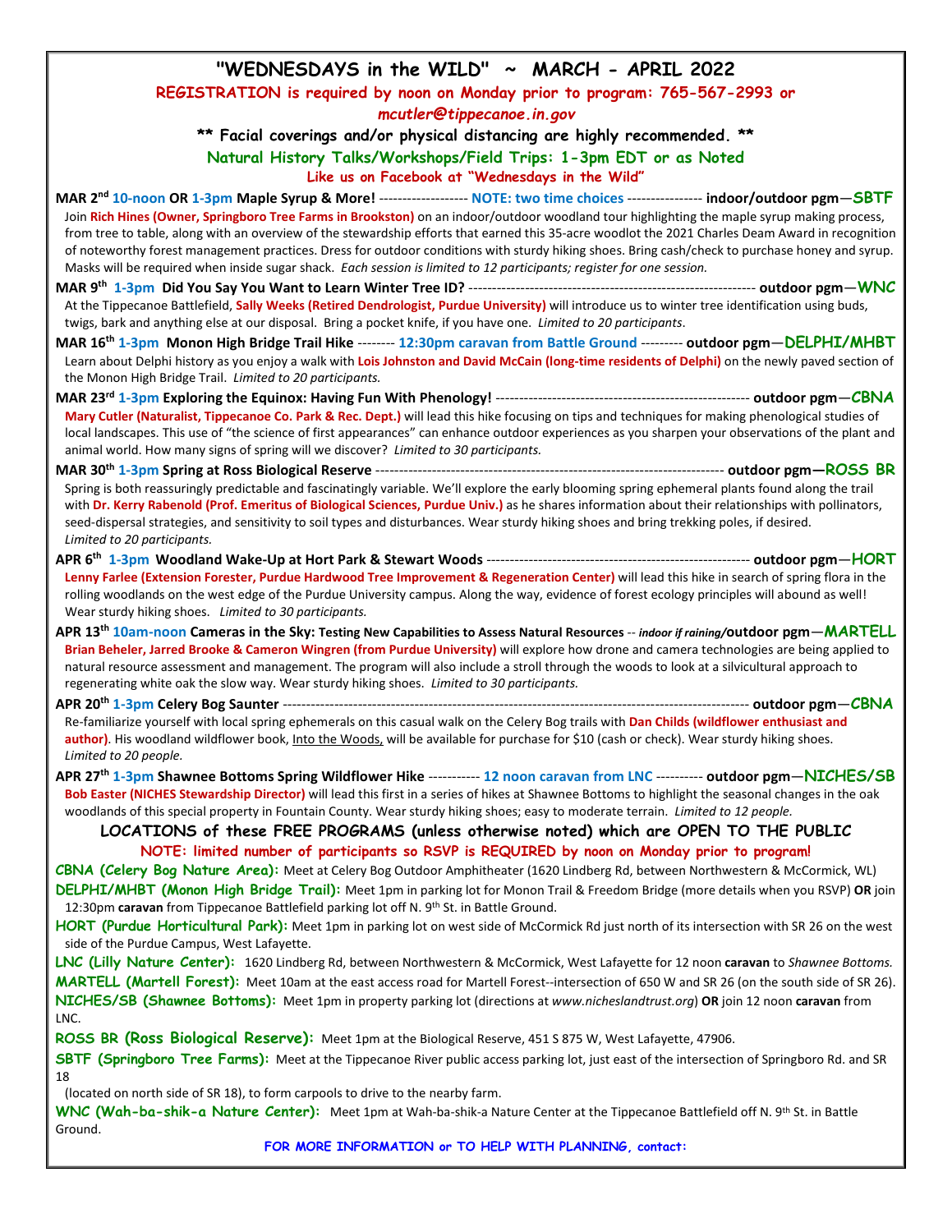| Mary Cutler 765-567-2993; Dan Dunten 765-775-5172; Joan Mohr Samuels 765-532-3245, mohrsamuels@comcast.net<br><b>SPONSORED BY</b>                                                                                                                                                                                                                                                                                                                                                                                                                                                                                                                                                                                                                          |
|------------------------------------------------------------------------------------------------------------------------------------------------------------------------------------------------------------------------------------------------------------------------------------------------------------------------------------------------------------------------------------------------------------------------------------------------------------------------------------------------------------------------------------------------------------------------------------------------------------------------------------------------------------------------------------------------------------------------------------------------------------|
| Mary Cutler, Naturalist, Tippecanoe County Park & Rec. Dept. - Sycamore Audubon Society - NICHES Land Trust                                                                                                                                                                                                                                                                                                                                                                                                                                                                                                                                                                                                                                                |
| Dan Dunten, Lilly Nature Center Director, West Lafayette Parks & Rec. Dept. - West Central Chapter of INPS<br>"WEDNESDAYS in the WILD" $\sim$ MAY - JUNE 2022                                                                                                                                                                                                                                                                                                                                                                                                                                                                                                                                                                                              |
|                                                                                                                                                                                                                                                                                                                                                                                                                                                                                                                                                                                                                                                                                                                                                            |
| REGISTRATION is required by noon on Monday prior to program: 765-567-2993 or<br>mcutler@tippecanoe.in.gov                                                                                                                                                                                                                                                                                                                                                                                                                                                                                                                                                                                                                                                  |
| Natural History Talks/Workshops/Field Trips: 1-3pm EDT or as Noted                                                                                                                                                                                                                                                                                                                                                                                                                                                                                                                                                                                                                                                                                         |
| Like us on Facebook at "Wednesdays in the Wild"                                                                                                                                                                                                                                                                                                                                                                                                                                                                                                                                                                                                                                                                                                            |
| MAY 4 <sup>th</sup> 9-11am Birding at Celery Bog Nature Area --------------------- NOTE: Morning Program----------------------- outdoor pgm-CBNA                                                                                                                                                                                                                                                                                                                                                                                                                                                                                                                                                                                                           |
| Susan Ulrich (Sycamore Audubon Society) will lead this hike on the Celery Bog trails in search of permanent bird residents and spring migrants,<br>both on land and in the water. Bring binoculars (or borrow a pair for use on the hike). Limited to 15 participants.                                                                                                                                                                                                                                                                                                                                                                                                                                                                                     |
| MAY 11 <sup>th</sup> 6-8pm A Diverse Prairie Restoration in Spring at Kankakee Sands - Carpool leaves LNC at 4:45pm -- outdoor pgm-KS-<br>UJ                                                                                                                                                                                                                                                                                                                                                                                                                                                                                                                                                                                                               |
| Join Stephanie Frischie (Botanist with Xerces Society for Invertebrate Conservation) on this hike at Unit J at Kankakee Sands in Newton Co. This                                                                                                                                                                                                                                                                                                                                                                                                                                                                                                                                                                                                           |
| property has so much diversity of many plant species not common in prairie restorations, especially in the spring. Spring beauty, wood betony, wild<br>hyacinth, golden alexanders, and many sedge species will be in bloom. NOTE: Evening Program 6-8pmEDT (5-7pmCDT). Limited to 20 participants.                                                                                                                                                                                                                                                                                                                                                                                                                                                        |
| MAY 18 <sup>th</sup> 1-3pm Exploring Willow Slough Fish & Wildlife Area ------ Carpool leaves LNC at 11:45am -------- outdoor pgm-WS FWA                                                                                                                                                                                                                                                                                                                                                                                                                                                                                                                                                                                                                   |
| Join Gus Nyberg (formerly w/NICHES Land Trust, now a staff member at Willow Slough FWA) on a two-mile level hike though oak savanna in<br>Area 14 of this Newton County property. Gus will discuss the diversity of the property and the challenges of managing 9,000 acres of habitat.<br>Limited to 30 participants.                                                                                                                                                                                                                                                                                                                                                                                                                                     |
| MAY 25th 1-3pm Black Rock Barrens & Black Rock Walk -------- Carpool leaves LNC at 12 noon --------- outdoor pgm-NICHES/BRB                                                                                                                                                                                                                                                                                                                                                                                                                                                                                                                                                                                                                                |
| Scott Namestnik (Botanist, Indiana Natural Heritage Data Center, Division of Nature Preserves, Indiana DNR) leads us through a number of<br>natural communities on this two-site Warren Co. hike. We'll begin at Black Rock Barrens Nature Preserve, where surprisingly steep ravines through<br>an oak-dominated dry upland forest provide a display of wildflowers growing in the harsh conditions provided by dry, shallow soils. Following this<br>hike, we'll drive down the road to Black Rock Nature Preserve, where we will see sandstone outcrops atop sandstone cliffs high above the Wabash<br>River. Here we'll explore some of the unique ferns and wildflowers that find habitat in some of what seems to be the most inhospitable of places |
| on vertical rock cliffs. Scott's new book Wildflowers of the Indiana Dunes National Park may be available for purchase. Limited to 20 participants.                                                                                                                                                                                                                                                                                                                                                                                                                                                                                                                                                                                                        |
| Indiana is fortunate to be home to a great number of native trees. Come and discover how to learn about Indiana's native trees with Donna Rogler                                                                                                                                                                                                                                                                                                                                                                                                                                                                                                                                                                                                           |
| (IDNR Forestry Education Specialist). Using all of our senses, we will observe various characteristics of trees at the Tippecanoe Battlefield and                                                                                                                                                                                                                                                                                                                                                                                                                                                                                                                                                                                                          |
| learn how to ID them using a botanical key. Limited to 30 participants.                                                                                                                                                                                                                                                                                                                                                                                                                                                                                                                                                                                                                                                                                    |
|                                                                                                                                                                                                                                                                                                                                                                                                                                                                                                                                                                                                                                                                                                                                                            |
| Join Dr. Mickey & Sally Weeks (Purdue University, Retired) as they share the scientific practice of mist-netting: capturing and banding birds to<br>study. Birds will be caught at this presentation and participants will be allowed to ID and hold birds, if desired! Limited to 20 participants.                                                                                                                                                                                                                                                                                                                                                                                                                                                        |
| JUN 15th 1-3pm Parks & Pollinators: The Stewardship ABCs of a Public Pollinator Habitat ------------------- outdoor pgm-TIPP                                                                                                                                                                                                                                                                                                                                                                                                                                                                                                                                                                                                                               |
| <b>AMPH</b><br>Join Mary Cutler (Tipp. Co. Naturalist), Angie Miller (Rural Conservationist, Tipp. Co. SWCD) and Dan Childs (wildflower enthusiast & author) on                                                                                                                                                                                                                                                                                                                                                                                                                                                                                                                                                                                            |
| a stroll through a very visible pollinator habitat recently installed adjacent to the Tippecanoe Co. Amphitheater soccer fields. We'll share planting<br>plans and execution, stewardship and educational goals, and management techniques. Learn what it takes to get a public project like this underway<br>and maintained; many applications for smaller scale home landscapes will be shared. Limited to 30 participants.                                                                                                                                                                                                                                                                                                                              |
| JUN 22 <sup>nd</sup> 1-3pm Tour of Ouiatenon Preserve National Historic Landmark: A Roy Whistler Foundation Project --- outdoor pgm-OPO                                                                                                                                                                                                                                                                                                                                                                                                                                                                                                                                                                                                                    |
| Colby Bartlett (Director, Ouiatenon Preserve) and Angie Miller (Rural Conservationist, Tipp. Co. SWCD) lead this 3-4 mile hike through Indiana's                                                                                                                                                                                                                                                                                                                                                                                                                                                                                                                                                                                                           |
| newest National Historic Landmark (NHL) and only NHL Archeological District. Native American, French, British and early American history will be<br>discussed along with the ongoing archaeological research of Ouiatenon & ongoing 320-acre environmental restoration. Limited to 30 participants.                                                                                                                                                                                                                                                                                                                                                                                                                                                        |
| JUN 29th 10am-noon Landscaping for Birds & Butterflies -- NOTE: Morning Program - Carpool leaves LNC 9am -- outdoor pgm-KWPROP<br>Curious about landscaping for wildlife? Join us for a walking tour of Biologist Kent Walters' property in Warren County where he has created a<br>30-acre sanctuary for wildlife through his passion for landscaping with native plant communities. Take this opportunity to learn more about how to<br>landscape with native plants to benefit our native pollinators and birds. Limited to 20 participants.                                                                                                                                                                                                            |
| LOCATIONS of these FREE PROGRAMS (unless otherwise noted) which are OPEN TO THE PUBLIC                                                                                                                                                                                                                                                                                                                                                                                                                                                                                                                                                                                                                                                                     |
| NOTE: limited number of participants so RSVP is REQUIRED by noon on Monday prior to program!                                                                                                                                                                                                                                                                                                                                                                                                                                                                                                                                                                                                                                                               |
| CBNA (Celery Bog Nature Area): Meet 9am at Celery Bog Outdoor Amphitheater (1620 Lindberg Rd, between Northwestern & McCormick,<br>WL.                                                                                                                                                                                                                                                                                                                                                                                                                                                                                                                                                                                                                     |
| KS-UJ (Kankakee Sands Unit J): From US 41 in Morocco turn west onto CR 400N, then turn south onto CR 400W; meet 6pm and park along<br>the                                                                                                                                                                                                                                                                                                                                                                                                                                                                                                                                                                                                                  |
| west side of CR 400W at 41.047903, -87.468589 OR join 4:45pm carpool from LNC parking lot-1620 Lindberg Rd, West Lafayette.                                                                                                                                                                                                                                                                                                                                                                                                                                                                                                                                                                                                                                |
| KWPROP (Property of Kent Walters): Meet 10am at 251 W 125 S, Williamsport 47993 OR join 9am carpool from LNC.                                                                                                                                                                                                                                                                                                                                                                                                                                                                                                                                                                                                                                              |
| LNC (Lilly Nature Center): 1620 Lindberg Rd, between Northwestern & McCormick, West Lafayette (meeting place for listed LNC carpools).<br>NICHES/BRB (Black Rock Barrens): Meet 1pm in Weiler-Leopold property parking lot (directions at www.nicheslandtrust.org) OR join 12 noon LNC<br>carpool.                                                                                                                                                                                                                                                                                                                                                                                                                                                         |
|                                                                                                                                                                                                                                                                                                                                                                                                                                                                                                                                                                                                                                                                                                                                                            |